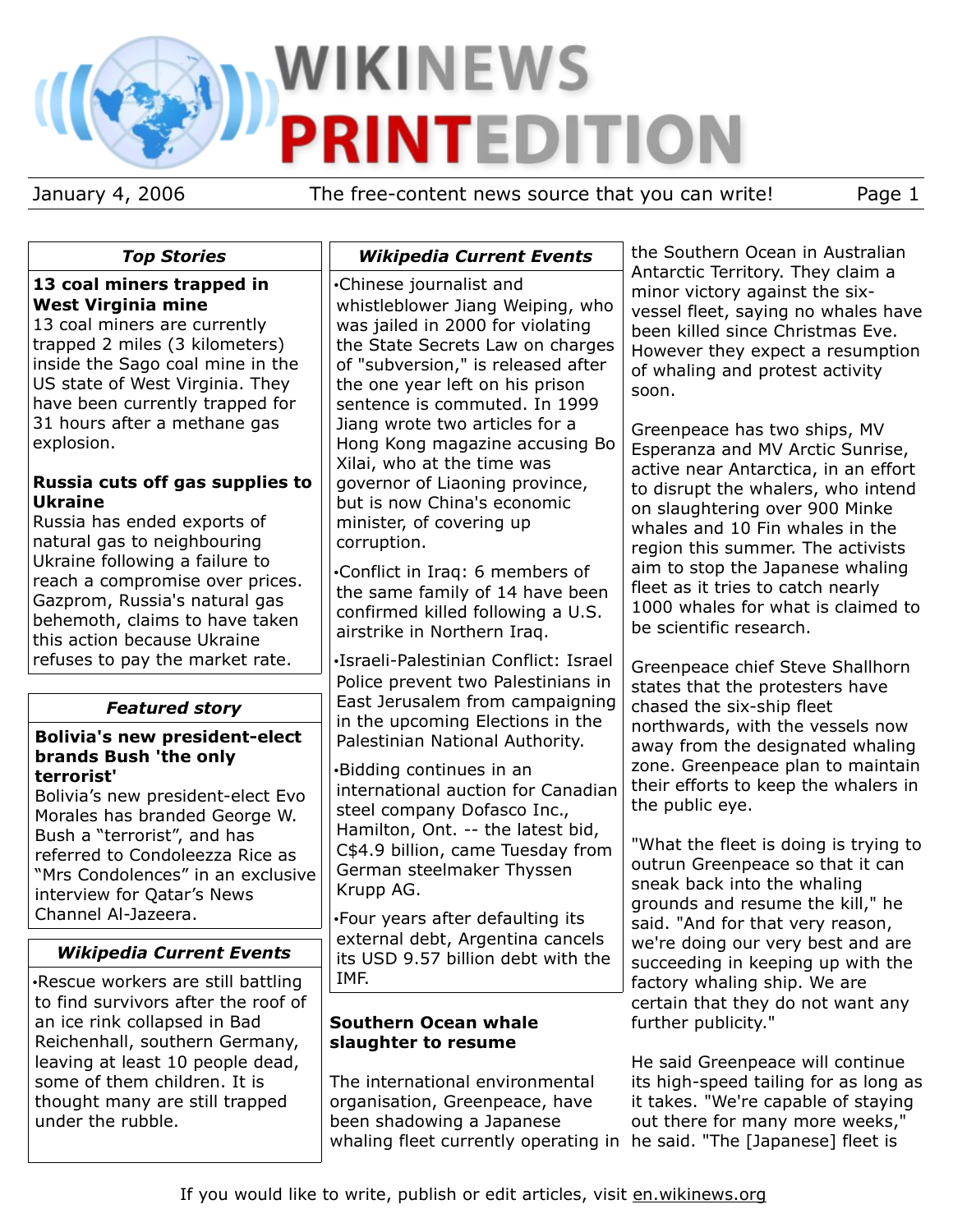clearly embarrassed by having their actions exposed to the world, since the spotlight on their activities shows what it really is commercial whaling with a very thin disguise."

The whalers have been unable to kill any whales since Christmas Eve due to poor weather and harassment by Greenpeace vessels, and the Washingtonbased Sea Shepherd ship, RV Farley Mowat. Sea Shepherd are operating independently of Greenpeace but say they working towards a common objective – "the shutting down of illegal whaling in the Southern Ocean."

Greenpeace expedition leader Shane Rattenbury says the whalers have a season of about 100 days. "Their quota is 945 whales. If you lose, say, 10 per cent of those through bad weather, they've got an average they need to catch of 10 a day and it's gone 10 days now without having any whales," he said. "That starts to add up pretty quickly. They're under a bit of pressure to get on with the business."

Meanwhile, claims that a Japanese warship is being sent to guard the whalers from activists have been flatly denied. Japan's Institute for Cetacean Research have rejected the claims made by Sea Shepherd, that Japanese warship was being sent to Antarctica to protect the fleet against the activists.

The Japanese institute spokesman condemned Sea Shepherd over the claim by Farley Mowat captain Paul Watson, who called on the Australian Government to keep the peace.

Sea Shepherd had requested the presence of the Australian navy to monitor events in the Southern

Ocean. However, Australia's environment minister, Senator Ian Campbell, said that Sea Shepherd's threats to attack the fleet "risk setting back the cause of whale conservation many years".

Capt Watson said yesterday: "Stop threatening us, Mr Campbell, and charge us if you believe we are acting unlawfully. Stop posing for the Japanese [who] are in blatant violation of international conservation laws."

Japan's Fisheries Agency, which conducts the whaling, said the claim was a tactic by Sea Shepherd to try to raise the stakes for extra publicity.

"This is why the environmentalists' campaign in the Antarctic is a PR stunt: every time they get some media coverage there's always some member not too far away asking the public for money," an agency spokesman said in a statement. "Only this time, it completely backfired and now people will question what these groups say."

The spokesman had no response to Greenpeace's claim that another vessel had joined the whaling fleet and was refuelling the ships within the boundary of the Antarctic Treaty's nature reserve.

Mr Rattenbury said the 57 activists and crew aboard the Greenpeace ships were in good health following a quiet New Year's Day celebration on deck under a midnight sun.

He said his ships were not in contact with the Farley Mowat, which is believed to be closer to the Antarctic ice shelf. The Farley Mowat's weblog quoted ship

captain Paul Watson as saying the Sea Shepherd group had no conflict with Greenpeace, despite earlier British media assertions.

"As far as I am concerned both Sea Shepherd and Greenpeace are working towards a common objective – the shutting down of illegal whaling in the Southern Ocean," said Paul Watson.

Greenpeace believes the fleet killed at least 25 whales from the time it contacted the whalers just before Christmas.

#### **Abramoff pleads guilty to three charges**

Jack Abramoff pled guilty today to charges of mail fraud, tax evasion, and conspiracy charges stemming from the Indian Tribes investigation.

Abramoff, founder and former chairman of the International Freedom Foundation and former member of the Board of Directors of the National Center for Public Policy Research, reportedly agreed to cooperate in the prosecutor's case against Abramoff's former business partners, who are subjects of the SunCruz Casinos fraud investigation. Part of the three-count indictment charged Abramoff with influence-peddling a House Representative's Scotland golf trip with US\$50,000. The money in question was solicited from an Indian Tribe in Texas by Abramoff, and is rumoured to have gone to Representative Bob Ney (R-OH).

In exchange for his testimony, Mr. Abramoff is expected to be sentenced to a maximum of 10 years imprisonment, and will be allowed to serve sentences concurrently. He is due in a Florida court on Wednesday in regards to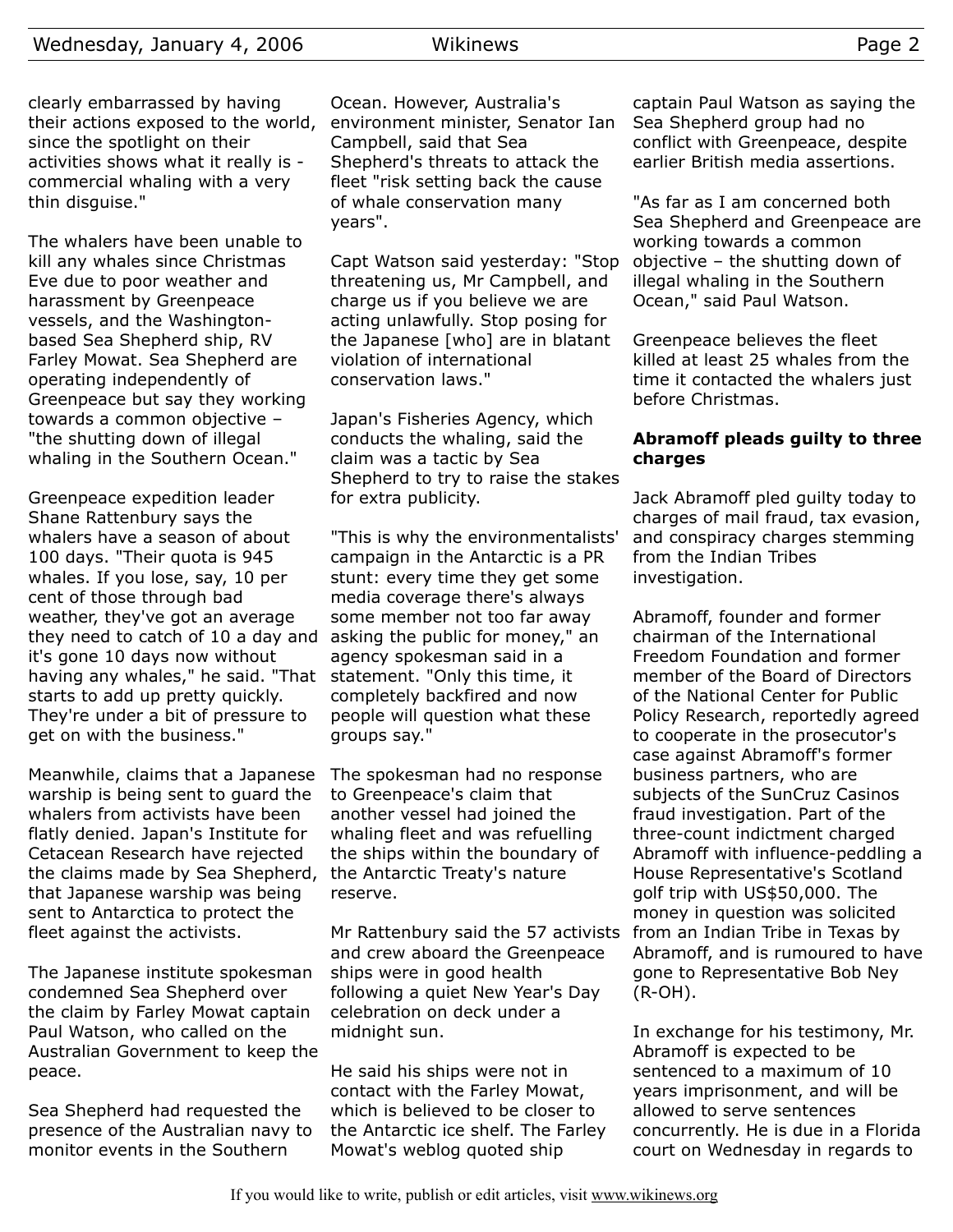the SunCruz case.

## **Russia assumes leadership of G8 for 2006**

Russia became chair of the "Big 8" (G8) on 1 January. It took the chair from Great Britain. The G8 summit will take place in July in St. Petersburg.

Russia joined the club of the highest developed countries in the world in 1997. Before, the "Big 8" had been the "Big 7", the members being the U.S.A., Canada, Japan, Germany, France, Great Britain and Italy.

As the chair country, Russia is planning to discuss the following issues among the G8-countries:

- securing of energy
- struggle against epidemics (AIDS, malaria, tuberculosis)
- struggle against terrorism
- avoidance of spreading of weapons of mass destruction
- regional conflicts
- promotion of development of third world countries
- collaboration in

environmental protection In 2007, the chair of the "Big 8" will be passed to Germany.

## **13 coal miners trapped in West Virginia mine**

13 American coal miners are currently trapped 2 miles (3 kilometers) inside the Sago coal mine in the US state of West Virginia. They have now been trapped since 6:40 am Eastern, Monday, January 2 following a methane gas explosion which caused the shaft to collapse. Rescue operations have commenced and at last report they were 1,000 feet (304 meters) from the location of the miners.

Governor Joe Manchin, who lost an uncle in a 1968 mining disaster is there along with families who held a vigil in the Sago Baptist Church.

## **Presidential candidate of Haiti, Dany Toussaint, arrested by United Nations troops**

Former senator and former police chief Dany Toussaint was arrested by United Nations troops on alleged possession of illegal weapons. According to police sources Toussaint was arrested by Chilean troops when they found the weapons on him in Cap-Haitien. Toussaint was driving through a police checkpoint when the troops spotted the weapons and arrested him.

One police official said, "Dany Toussaint was carrying several weapons for which he has no valid authorization."

Among the alleged weapons are those obtained from parliament when Toussaint became a senator, but they were to be returned when his term as senator ended. The U.S. Drug Enforcement Administration has suspected Toussaint of drug trafficking in the past. Toussaint was also the suspect in the 2000 murder of a radio journalist, Jean Dominique. Currently Toussaint runs a private security company.

## **Bomb blasts in Athens destroy Finnish diplomat's car**

Three home made bombs exploded during the night in Athens, Greece. One of the bombs destroyed a car of a Finnish diplomat. No one was injured in the bombings and a Greek anarchist group has told local media that it committed the

bombings as a revenge for jailing of anarchists who have committed sabotage. The Finnish Foreign Ministry believes it was an accident that Finnish diplomatic property was targeted, and Finnish diplomats in Athens are said to be calm.

## **Miners survive underground fire in Tasmania**

Three miners have escaped uninjured after being trapped underground by a mineshaft fire on Tasmania's west coast. The men took shelter in a chamber more than a kilometre underground. A worker noticed smoke coming from a shaft at Avebury nickel mine on Trial Harbour Road near Zeehan at 7.45am.

The blaze started after a truck working 400 metres underground toppled and caught fire. It took nearly five hours for rescue teams to bring the blaze under control, move the burning truck and reach the trapped miners.

Allegiance Mining chairman Tony Howland-Rose said the workers were safe. "The emergency response procedures in place at Avebury were activated and resulted in the vehicle fire being extinguished and the safe rescue of the miners," Mr Howland-Rose said.

Ambulance crews say the men appear to be in good health. Queenstown Police Inspector Mark Beech-Jones says rescue workers reached the men just before midday.

"We've dispatched a number of ambulance service personnel there just to give them a check up but from our initial discussions with them, they are fine," he said.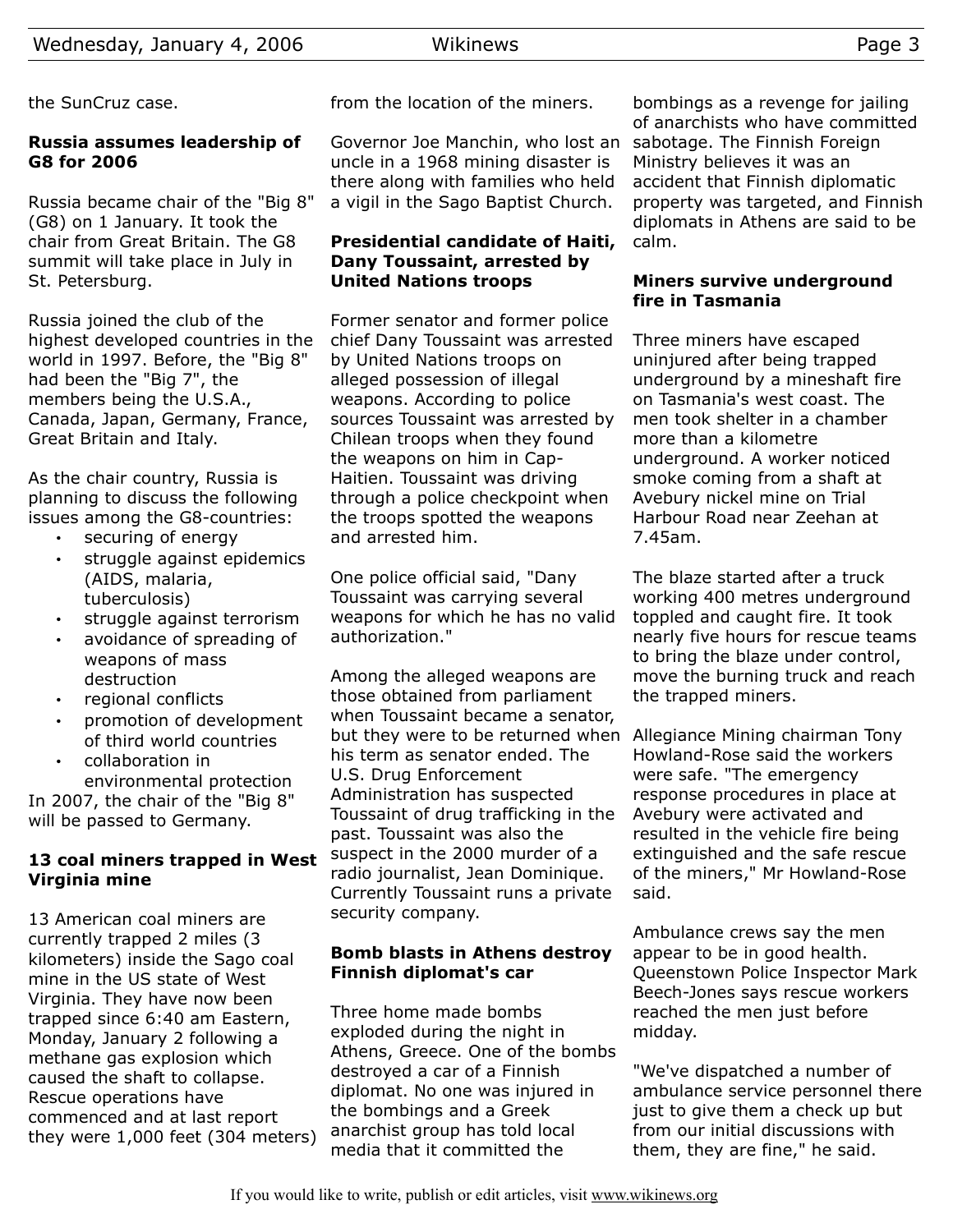The Avebury nickel mine is a new project for the Sydney-based company - Allegiance Mining. Allegiance suspended trading on the stock exchange this morning. Mr Howland-Rose said the suspension of trading would be in place until it became clear what had happened at the mine.

The mine is undergoing a \$60 million redevelopment and was due to resume mining later this year.

#### **Sydney Opera House 'No War' activists face court for paint cans**

Two activists convicted for painting the words "NO WAR" in fivemetre-high red letters on the highest sail of Sydney Opera House in March 2003, are facing court action again to prevent them from auctioning the equipment used to paint the controversial sign.

Dr Will Saunders and David Burgess were sentenced to nine months periodic detention and ordered to pay the Opera House Trust \$151,000 for malicious damage to the building on March 18, 2003.

The pair spent six months in jail for painting the slogan on one of the sails of the Opera House on the eve of the invasion of Iraq. The protesters say they wish to auction the equipment for humanitarian causes in Iraq.

Police confiscated the paint can and two brushes used in the incident and have now applied for a court order to have the can and brushes destroyed. They are saying such an auction would contravene proceeds of crime laws.

Saunders said they wanted to auction the can and send the proceeds to humanitarian causes in Iraq. According to The Australian newspaper, Mr Saunders said the auction could be eliminated saving the bank \$850 conducted by a registered charity to raise money for the Mother and Child Hospital in Basra.

He said the can should also be preserved as an important piece of **amendment** Sydney history.

"We want to give the surplus money that we've raised, and anything extra we can make from an auction – not only the paint pot ... I think we can raise many many thousands of dollars," he said. "We'd be happy to come to any reasonable arrangement with the police about how this auction takes place ... it's just mean beyond belief, petty-minded just to destroy it."

The matter will go before a Sydney court on January 16.

Meanwhile, the world-famous Sydney Opera House is one of 21 international landmarks shortlisted to become the new Seven Wonders of the World. The list includes modern landmarks such as Paris' Eiffel Tower and older candidates like the Colosseum in Rome and China's Great Wall.

#### **Bank of America completes acquisition of MBNA**

ank of America Corp. has completed its acquisition of MBNA Corp. in a deal worth about \$34.2 billion. Bank of America now has 40 million active credit card accounts. MBNA was a leader in affinity marketing with relationships with organizations like the NFL and L.L. Bean. Shareholders of MBNA will recieve .5009 common shares of Bank of

America plus \$4.125 in cash for each share. MBNA had 24,700 employees prior to the deal, Bank of America had over 177,000. 6,000 of those jobs wll be million by 2007. Bank of America is the world's second largest bank.

## **Australian government to consider dropping US FTA**

An amendment of the US Fair Trade Agreement insisted by the opposition may be dropped after lobbying by the US Pharmaceutical Industry.

Mark Latham, former opposition leader negotiated the "evergreening" amendment to ensure that drug companies could not extend patents to fight off cheaper generic versions of their medicines. Companies caught doing so may receive multi-million dollar fines. The US Pharmaceutical Industry claims that the provisions are harming investment.

Acting Prime Minister, Mark Vaile said "We will have a look at it, if (the evergreening issue) is raised by the Americans".

"(But) the US will have to prove that Labor's evergreening amendment is commercially detrimental, not just philosophically detrimental."

A Health Department secretary will travel to Washington on January 13 to discuss the issue before a formal review of the FTA in March.

#### **Evgeny Adamov will be extradited to Russia**

Following 8 months of deliberations,a Switzerland court has decided to extradite Evgeny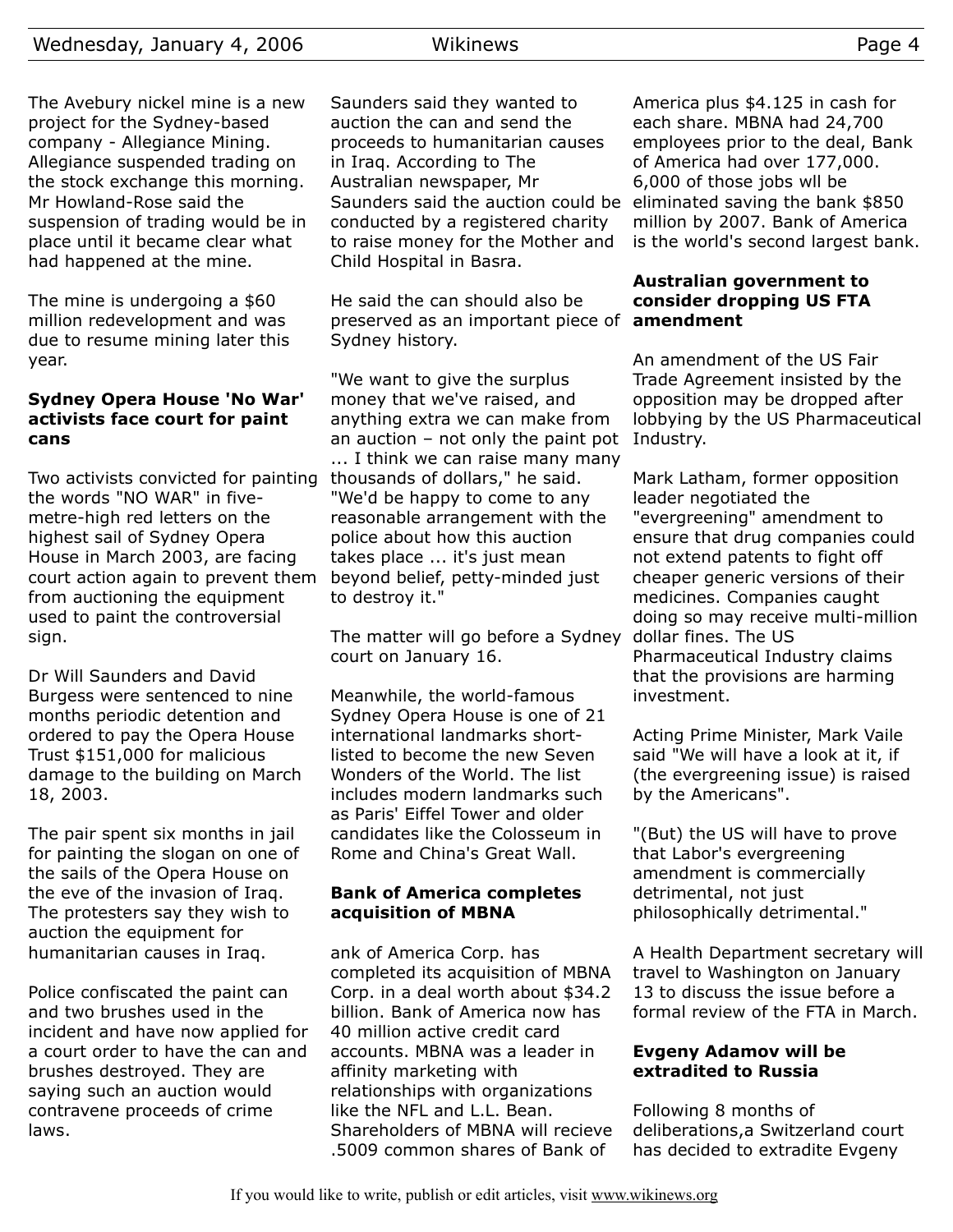Adamov to Russia, rather than the United States, where he will face corruption charges. The US warrant for the arrest accused Adamov, a former nuclear energy minister, of diverting \$9 million slated to improve Russia's nuclear security to private projects in the US and Russia. He was arrested while visiting Switzerland to help his daughter who had had her bank account frozen.

Mikhail Kamynin, a spokesman for the Russian Foreign Ministry, said "We are plased with the Federal Court's decision, although we are talking about an independent court. Therefore, we assume that all the formalities will be fulfilled in the shortest time ."

Adamov has defended himself, admitting that he put US money into his private accounts, but claiming that this was common practice in Russia and was necessary to shield the money from hyperinflation and instability in the banking system.

#### **OCTranspo's "new year" of efficiencies?**

Anyone riding OC Transpo express bus routes this morning and this afternoon, in the Ottawa area, were probably greeted with an empty bus, and inherently, a "fast and efficient" ride. This is in part because most government workers where off from work still celebrating their Christmas holidays.

Though, according to OC Transpo, the "Holiday Schedule", means buses this week shall be running a little less often, in reality there isn't that much difference than the regular schedule. To be more precise, from 05h48 until 07h20, on the express 27 route there will be 5 less buses during the

"Holiday Schedule" compared to the "Regular Schedule."

"This is probably going to be fine for the rest of this week, when government employees start coming back to work", said Yves Roy, an OC Transpo driver, "but today was a holiday and it appears that express routes only had an average of about 2 to 4 passengers."

"On my ride in to work, at around 6h10 am. this morning, nobody else got on the bus. It was like having a personal stretch limo to myself," said Patrick Roy.

On my ride home, at around 4h15 pm. I interviewed another driver, whom wished to remain anonymous. He indicated that "you are the first person I picked up today." Furthermore he indicated that "this is a waste of tax payers money." We discussed, the waste of fuel, employee pay, insurance liability issues and even went into details about such hot political items as the Kyoto Agreement and conservatism. I continued my interview and once we reached Place d'Orleans the second passenger joined in the conversation. The driver then took a faster alternate route and droped us off not far from our homes.

According to Peter Dickson, editor at The Ottawa Citizen, last year OC Transpo buses followed a 'reduced' Sunday schedule and this created havoc on the system. Perhaps this year they where trying to compensate for this inefficiency?

Usually OC Transpo bus drivers have two 4 months bookings, for the fall and the winter and two 2 months booking for the spring and for the summer, said Yves Roy. For the first time in March 2005, there was a special 1 week booking for the march break that rearranged and redistributed drivers of certain high school bus runs. During previous march breaks, drivers would show up usually waiting 30 or more minutes in an "idling" bus.

Is there such thing as to much efficiency? Today, is an example of buses being very efficient, on the other hand, it may be an example of inefficiency within OC Transpo's booking department and upper management.

#### **Today in History**

1493 - Christopher Columbus left the New World, ending his first journey. 1698 - Most of the Palace of Whitehall in London, the main residence of the English monarchs, was destroyed by fire. 1884 - The Fabian Society was founded in London. 1948 - Thakin Nu of the Anti-Fascist People's Freedom League presided over the independence of Burma (now Myanmar) from the British Empire. 2004 - The NASA Mars Rover Spirit landed successfully on Mars at

04:35 UTC.

#### **Quote of the Day**

"I do not know what I may appear to the world, but to myself I seem to have been only like a boy playing on the sea-shore, and diverting myself in now and then finding a smoother pebble or a prettier shell than ordinary, whilst the great ocean of truth lay all undiscovered before me."  $\sim$  Isaac Newton